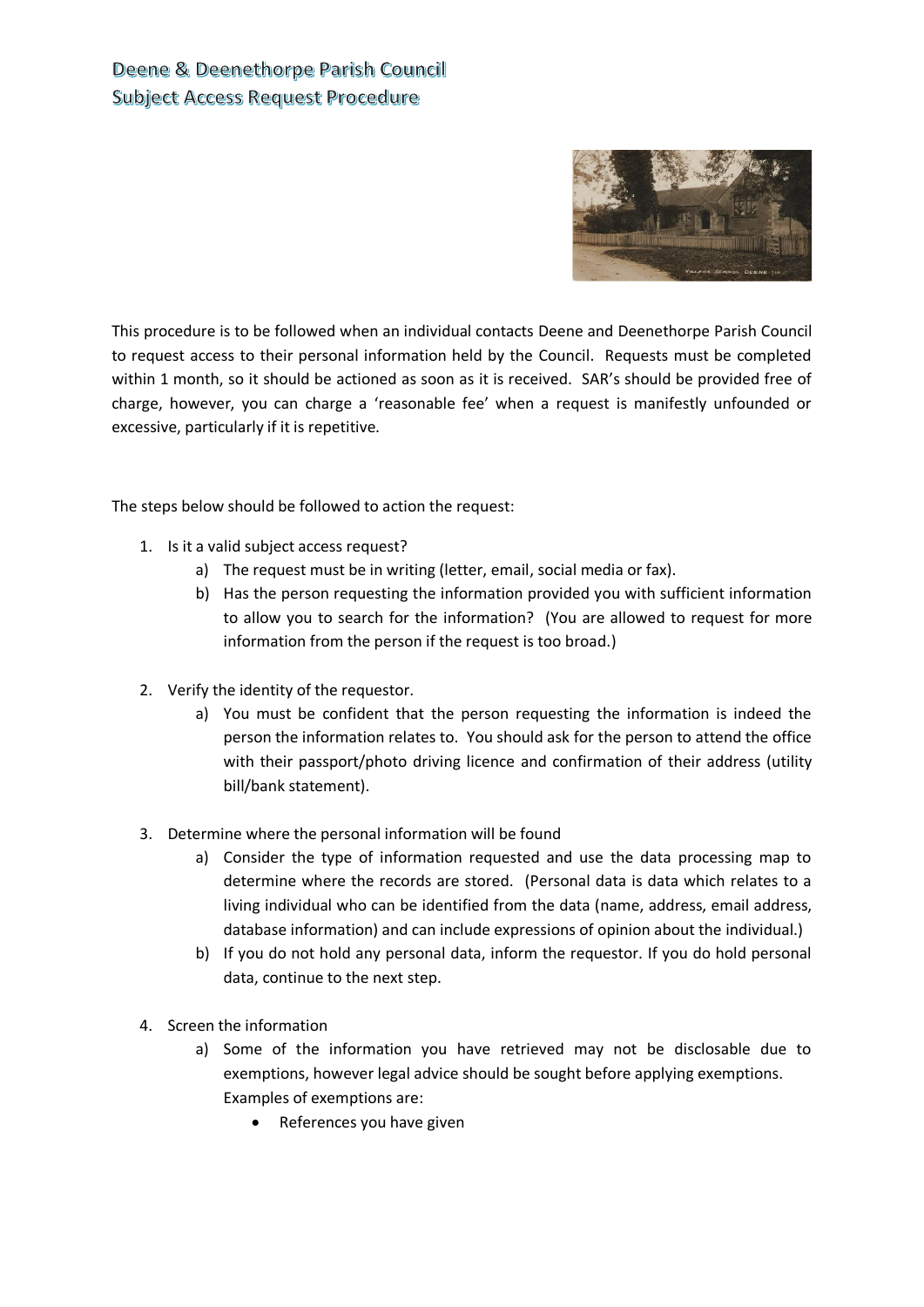- Publicly available information
- Crime and taxation
- Management information (restructuring/redundancies)
- Negotiations with the requestor
- Regulatory activities (planning enforcement, noise nuisance)
- Legal advice and proceedings
- Personal data of third parties
- 5. Are you able to disclose all the information?
	- a) In some cases, emails and documents may contain the personal information of other individuals who have not given their consent to share their personal information with others. If this is the case, the other individual's personal data must be redacted before the SAR is sent out.
- 6. Prepare the SAR response (using the sample letters at the end of this document) and make sure to include as a minimum the following information:
	- a) the purposes of the processing;
	- b) the categories of personal data concerned;
	- c) the recipients or categories of recipients to whom personal data has been or will be disclosed, in particular in third countries or international organisations, including any appropriate safeguards for transfer of data;
	- d) where possible, the envisaged period for which personal data will be stored, or, if not possible, the criteria used to determine that period;
	- e) the existence of the right to request rectification or erasure of personal data or restriction of processing of personal data concerning the data subject or to object to such processing;
	- f) the right to lodge a complaint with the Information Commissioners Office ("ICO");
	- g) if the data has not been collected from the data subject: the source of such data;
	- h) the existence of any automated decision-making, including profiling and any meaningful information about the logic involved, as well as the significance and the envisaged consequences of such processing for the data subject.

Be sure to also provide a copy of the personal data undergoing processing.

All SAR's should be logged to include the date of receipt, identity of the data subject, summary of the request, indication of if the Council can comply, date information is sent to the data subject.

Sample letters:

**Replying to a subject access request providing the requested personal data**

"[Name] [Address] [Date]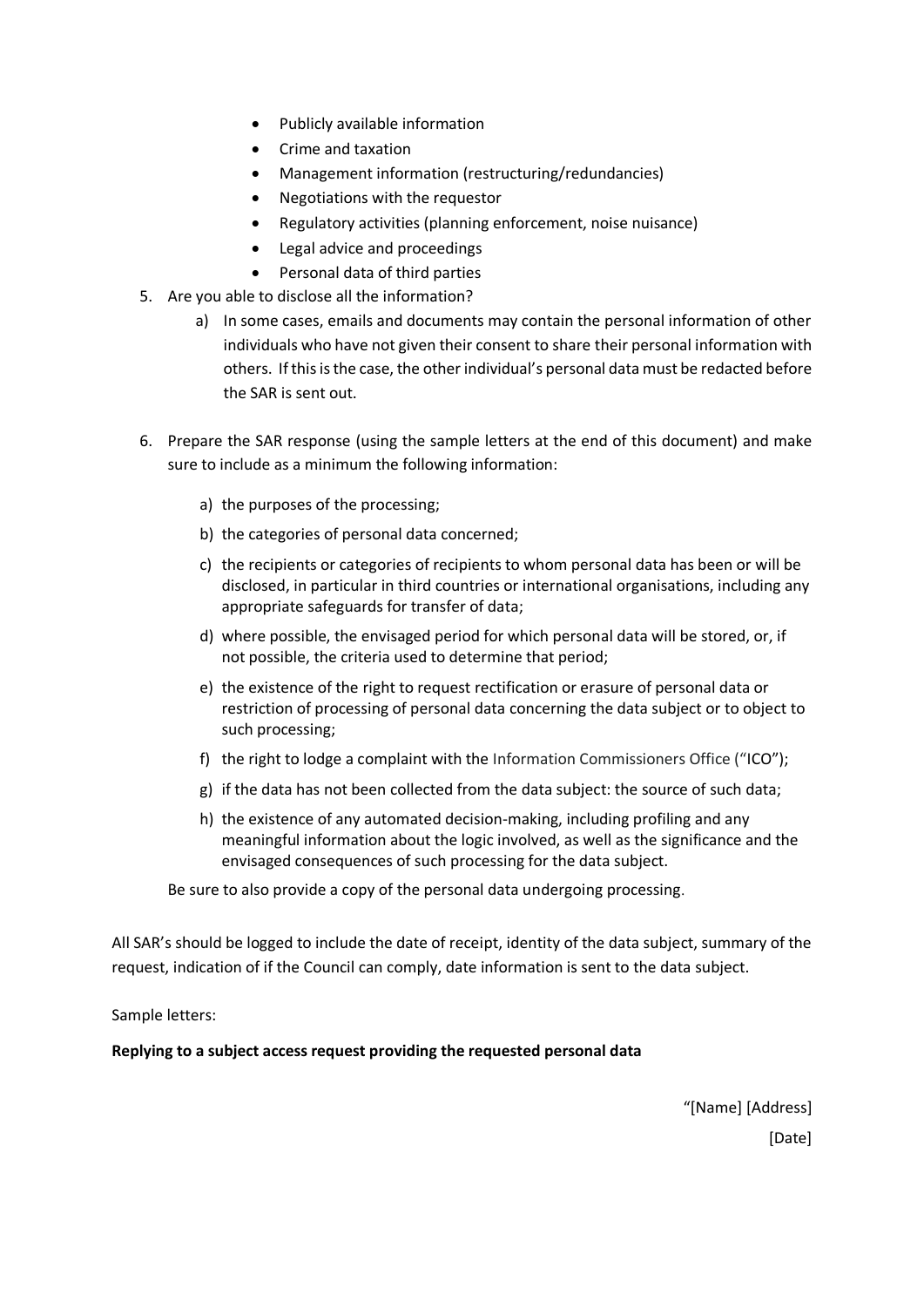Dear [Name of data subject]

# **Data Protection subject access request**

Thank you for your letter of *[date]* making a data subject access request for *[subject]*. We are pleased to enclose the personal data yourequested.

Include 6(a) to (h) above.

Copyright in the personal data you have been given belongs to the council or to another party. Copyright material must not be copied, distributed, modified, reproduced, transmitted, published or otherwisemade available in whole or in part without the prior written consent of the copyright holder.

Yours sincerely"

### **Release of part of the personal data, when the remainder is covered by an exemption**

"[Name] [Address]

[Date]

Dear [Name of data subject]

### **Data Protection subject access request**

Thank you for your letter of *[date]* making a data subject access request for *[subject]*. To answer your request we asked the following areas to search their records for personal data relating to you:

[List the areas]

I am pleased to enclose *[some/most]* of the personal data you requested. *[If any personal data has been removed]* We have removed any obvious duplicate personal data that we noticed as we processed your request, as well as any personal data that is not about you. You will notice that *[if there are gaps in the document]* parts of the document(s) have been blacked out. *[OR if there are fewer documents enclose]* I have not enclosed all of the personal data you requested. This is because *[explain why it is exempt]*.

Include 6(a) to (h) above.

Copyright in the personal data you have been given belongs to the council or to another party. Copyright material must not be copied, distributed, modified, reproduced, transmitted, published, or otherwisemade available in whole or in part without the prior written consent of the copyright holder.

Yours sincerely"

#### **Replying to a subject access request explaining why you cannot provide any of the requested personal data**